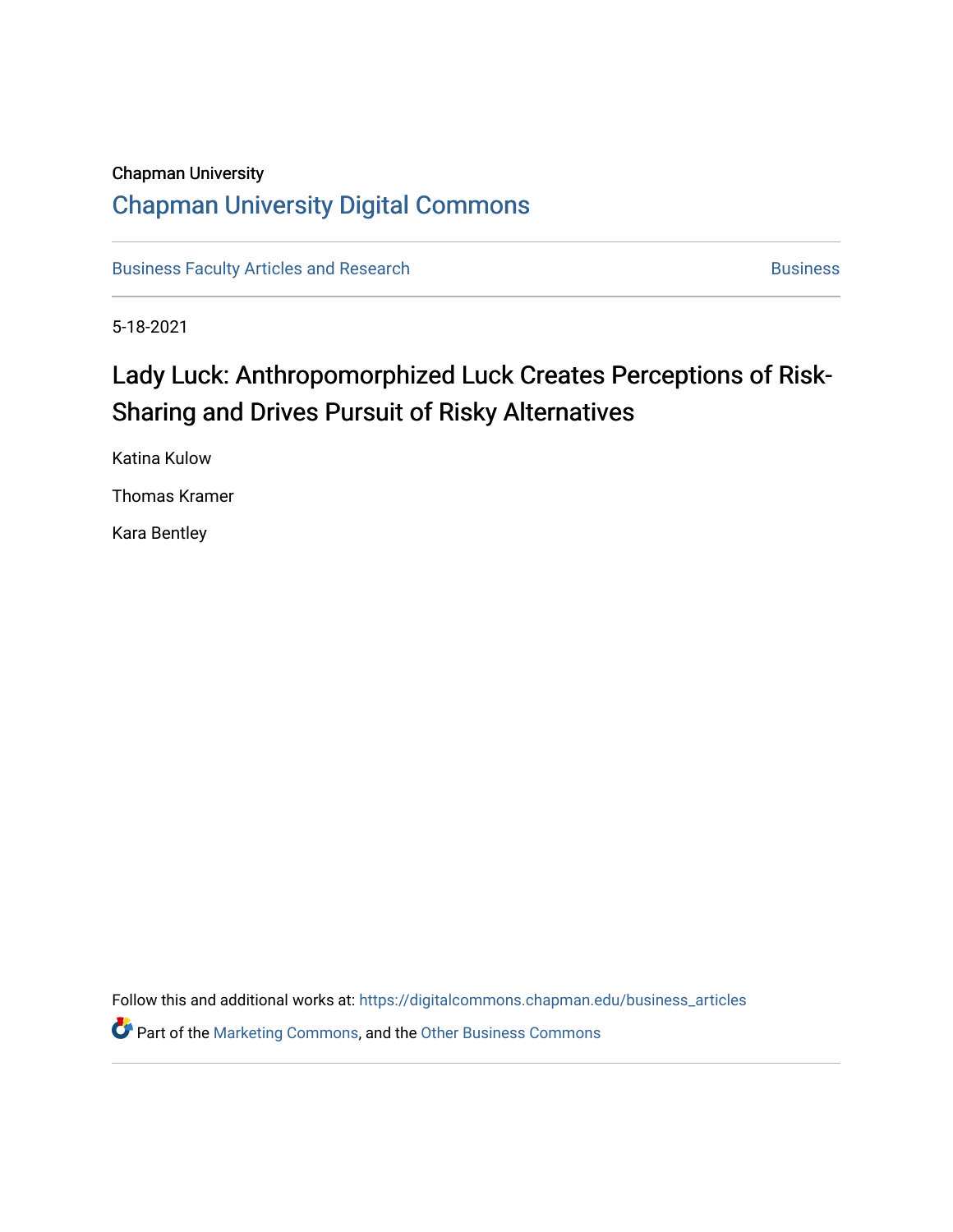# Lady Luck: Anthropomorphized Luck Creates Perceptions of Risk-Sharing and Drives Pursuit of Risky Alternatives

# **Comments**

This article was originally published in Journal of the Association for Consumer Research in 2021. <https://doi.org/10.1086/714502>

Copyright Association of Consumer Research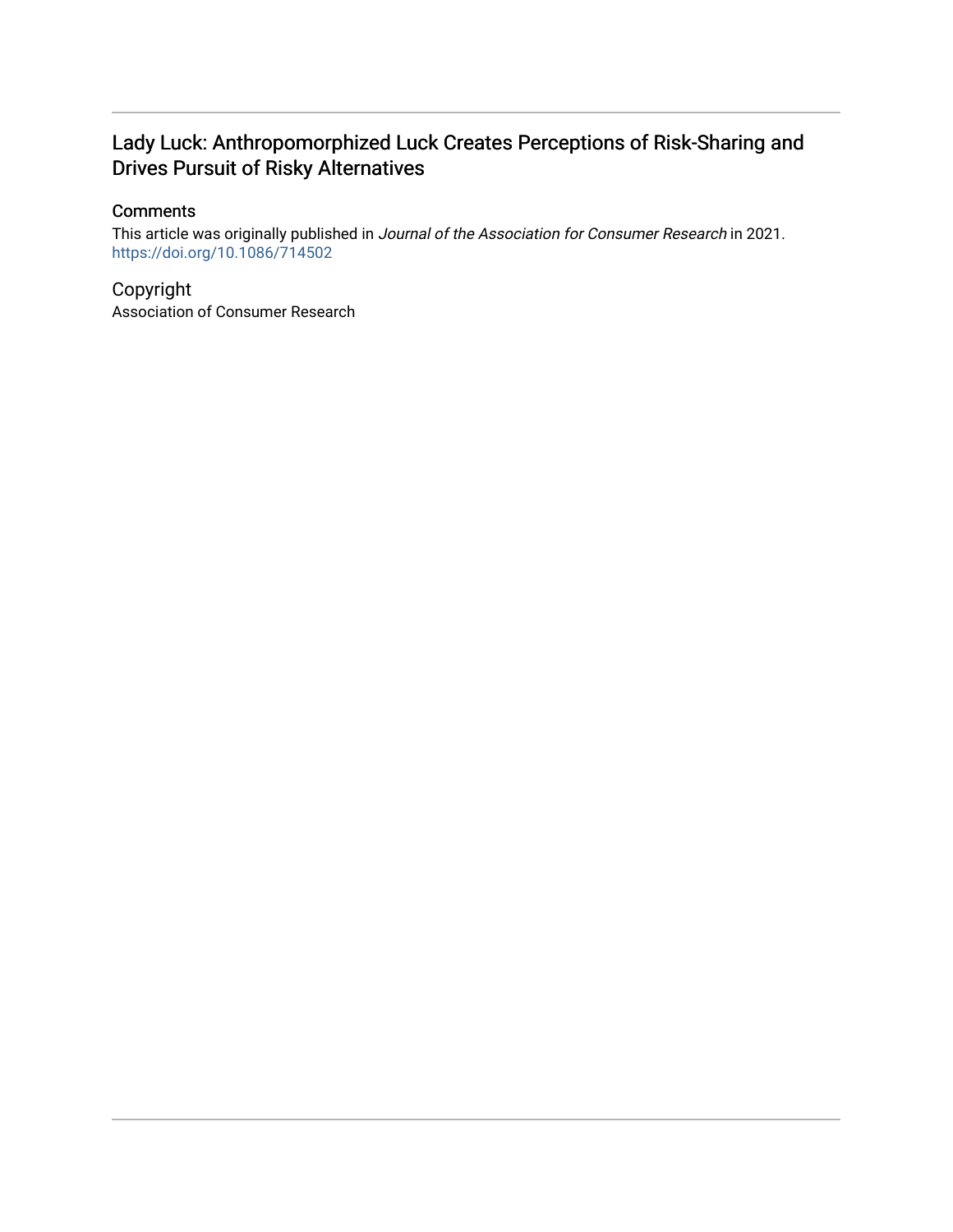# Lady Luck: Anthropomorphized Luck Creates Perceptions of Risk-Sharing and Drives Pursuit of Risky Alternatives

# KATINA KULOW, THOMAS KRAMER, AND KARA BENTLEY

ABSTRACT We examine decision-making under risk as a function of the degree to which consumers anthropomorphize their luck. We propose that consumers make riskier financial decisions when they anthropomorphize (vs. objectify) their luck and that this effect occurs because humanizing luck engenders a perceived sharing of risk in the presence of"lady luck." A series of experiments shows that consumers among whom anthropomorphized versus objectified luck is salient display greater risk-taking in financial, but not social, decisions. These effects are heightened among consumers who frequently engage in risky decision-making and are driven by perceptions of risk-sharing produced by anthropomorphized luck. Collectively, these findings document how anthropomorphizing luck can influence consumers' decision-making within the financial domain. We discuss important consumer welfare implications associated with the negative consequences that result from repeated detrimental consumer behaviors, particularly given the pervasive use of anthropomorphized luck by marketers in the gambling domain.

For a change, lady luck seemed to be smiling on me. Then again, maybe the fickle wench was just lulling me into a false sense of security while she reached for a rock.

# —Timothy Zahn

or better or worse, the uncertainty inherent in financial decision-making engenders risk. Investing in relatively risky stocks versus safer bonds can generate cial decision-making engenders risk. Investing in relatively risky stocks versus safer bonds can generate great gains, but—as most recently demonstrated by the March 2020 stock market declines—can also result in devastating losses. Further, consumers regularly have to choose between spending money in the present for immediate pleasure versus delaying gratification and saving for the future. All too often, such consumer decisions result in harmful behaviors, including excessive and uncontrolled buying (O'Guinn and Faber 1989; Dittmar 2005), addictive buying (Scherhorn, Reisch, and Raab 1990), or compulsive gambling (Cherkasova et al. 2018). Consistent with research documenting the implications of maladaptive consumption related to interactions with belongings (Rifkin and Berger 2021) and the pursuit of perfectionism (Chang, Jain, and Reimann 2021), maladaptive consumption behaviors in the financial domain

can also have severe implications for consumer welfare, such as emotional turmoil and depression (Richardson, Elliott, and Roberts 2013), bankruptcy (van Ooijen and van Rooij 2016), interpersonal conflicts and increased divorce rates (Dingfelder 2008), and illicit drug use (Sinha 2009). Unfortunately, the negative consequences of risky financial decisions appear widespread. For example, 23% of respondents in a recent financial health survey reported experiencing finance-related posttraumatic stress disorder (Ashford 2016). Further, 51% of working adults have minimal savings to cover expenses beyond one missed paycheck (Passy 2019), illustrating the precarious financial situation many consumers are in. Simply put, risky financial decisions have significant repercussions for consumer welfare.

Extant research on potential influences on financial decision-making has investigated psychological factors, including sensation-seeking (Zuckerman and Kuhlman 2000)

#### Issue Editors: Shailendra Pratap Jain and Martin Reimann

JACR, volume 6, number 3. Published online May 18, 2021. https://doi.org/10.1086/714502 © 2021 the Association for Consumer Research. All rights reserved. 2378-1815/2021/0603-00XX\$10.00

Katina Kulow ([katina.kulow@louisville.edu\)](mailto:katina.kulow@louisville.edu) is assistant professor of marketing at the College of Business, University of Louisville. Thomas Kramer [\(Thomas.Kramer@ucr.edu\)](mailto:Thomas.Kramer@ucr.edu) is professor of marketing at the School of Business, University of California, Riverside. Kara Bentley [\(kbentley@chapman.edu](mailto:kbentley@chapman.edu)) is assistant professor of marketing at the Argyros School of Business and Economics, Chapman University.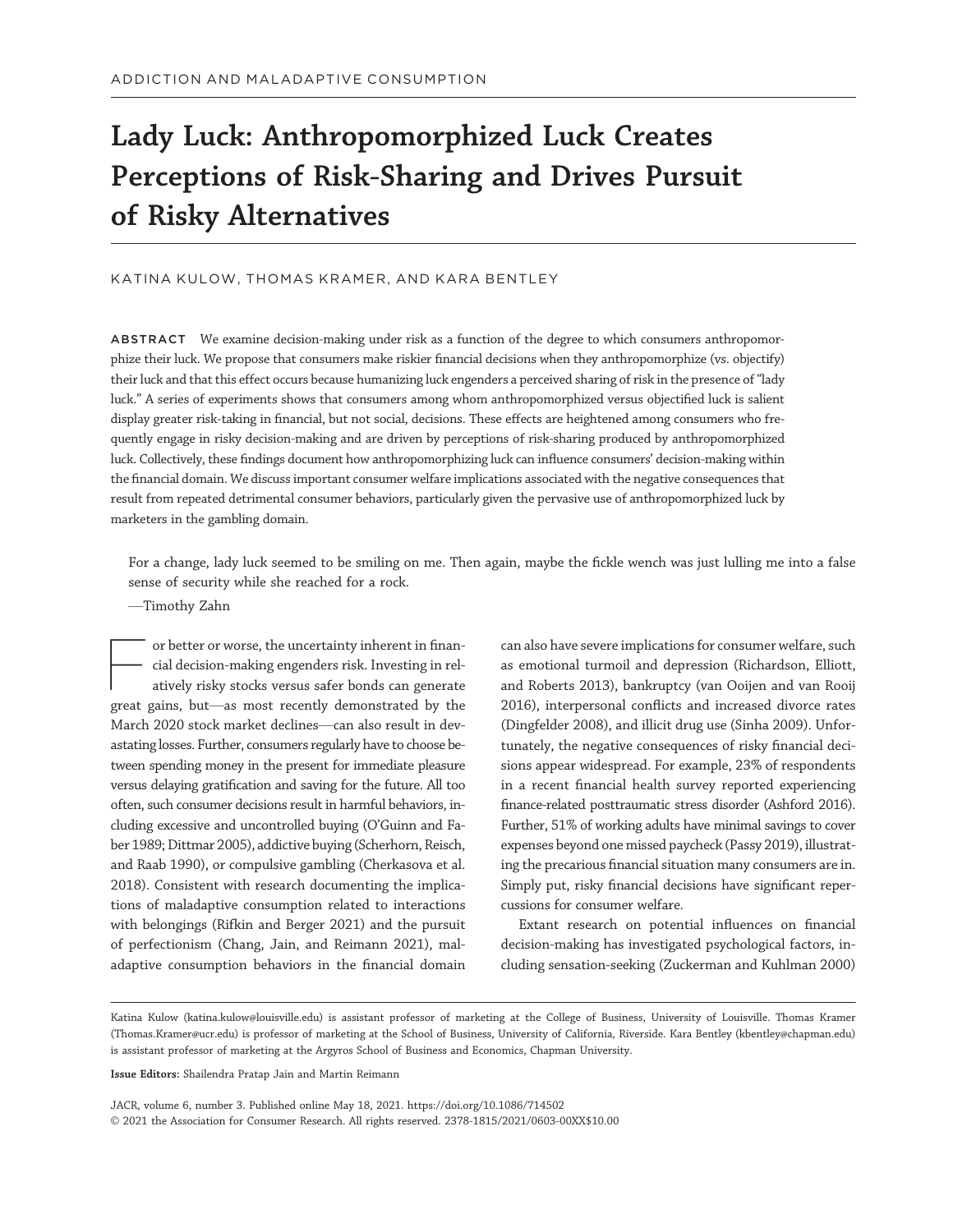and beliefs toward money (Sekścińska 2015), and situational factors, such as one's presence in online communities (Zhu et al. 2012) and feelings of social exclusion (Duclos, Wan, and Jiang 2013). The current research seeks to add to this stream of literature by proposing a novel antecedent to consumers' pursuit of riskier over safer financial alternatives: their propensity to anthropomorphize luck. Specifically, risk-seeking tends to be greater among consumers who are in the presence of others that can provide a sense of security (Chou and Nordgren 2017), and anthropomorphized luck—often referred to as lady luck—may represent the presence of such a person who not only provides a sense of security, but also shares the risk associated with the decision. Thus, we argue that increased accessibility of anthropomorphized (vs. objectified) luck can lead consumers to be more likely to pursue higher-risk alternatives. Further, we propose that preferences for higher-risk options are driven by shared risk perceptions that—as illustrated by the introductory quote might engender feelings of security provided by lady luck.

Consistent with our proposition, four studies find increased preferences for higher- over lower-risk alternatives when consumers anthropomorphize (vs. objectify) luck for financial, but not social, decisions. We further show that the anthropomorphizing of luck results in riskier decisions among those who more (vs. less) frequently engage in risky decisions—which bodes ill for consumer welfare, given that many financial maladaptive activities arise from repeated behaviors. Finally, we suggest that the effect of anthropomorphizing luck on risk-seeking behavior is guided by shared risk perceptions produced by anthropomorphized luck, but not by objectified luck, thereby presumably lessening the risk borne by the decision-maker.

Our research makes several contributions to the literature. While research has found evidence for the role played by both psychological and situational factors in determining risktaking, we extend the literature by identifying a novel and seemingly innocuous antecedent to consumer decision-making: the anthropomorphizing of luck. Further, we generalize prior research on the impact of social influences on risk-taking (Levav and Argo 2010) from the actual or perceived presence of physical entities to the mere presence of anthropomorphized nonhuman entities: lady luck. By documenting the negative effects of anthropomorphized luck on financial decision-making, our findings also hold significant public policy implications. Specifically, we demonstrate that the anthropomorphizing of luck in messaging associated with financial decisions may unintentionally lead to riskier decisions that could have long-term implications for consumers' financial and psychological welfare.

# THEORETICAL DEVELOPMENT Uncertainty and Lack of Control

Uncertainty about probable outcomes for a decision that has not yet occurred engenders decision risk (Sitkin and Weingart 1995). As such, risky decisions represent contexts in which possible outcomes generally fall outside of one's control. And yet, the mere perception of having control has been shown to greatly influence consumer decision-making under risk, such that greater perceived control leads to greater risk-taking (Renn 1998), while a loss of control shifts preferences toward less risky alternatives (Beisswingert et al. 2016). Although consumers may try to increase control through means such as taking charge of their emotions (Heilman et al. 2010) or relying on superstitious beliefs (Kramer and Block 2008), the uncertainty inherent in risky decisions may also drive consumers' attempts to increase control not only by thinking of luck (Langer 1975) and the degree to which they believe it to be under their personal control (Darke and Freedman 1997), but also by anthropomorphizing it (Epley, Waytz, and Cacioppo 2007).

## Uncertainty and Luck

Luck is often conceptualized as an uncontrollable, unstable external force (Darke and Freedman 1997), used to attribute outcomes related to chance events (Teigen 1996). Even though luck tends to be viewed as an unpredictable external force, research has found that individuals differ in their beliefs about luck—such that some view luck as an external force that randomly influences events, while others believe that luck is akin to an internal quality that one can possess and control (Darke and Freedman 1997). Although consumers may differ with respect to how they believe luck operates, the idea of luck as an influence on chance events is ubiquitous.

Luck has been shown to have significant implications for consumers. For example, priming consumers with luck-related concepts, which temporarily changed how lucky they felt, positively influenced both their participation in and estimates of winning a lottery (Jiang, Cho, and Adaval 2009). Further, consumers rely more on luck, such as an increased preference for lucky items and greater confidence when using lucky items, in the pursuit of performance (vs. learning) goals (Hamerman and Morewedge 2015). Responses to uncertainty and risky decisions are also subject to cultural influences. For instance, whereas North American (vs. Asian) consumers engage in riskier decision-making when a positive event raises their self-esteem, Asian (vs. North American) consumers become more risk-seeking as their belief in good luck strengthens (Valenzuela, Darke, and Briley 2014).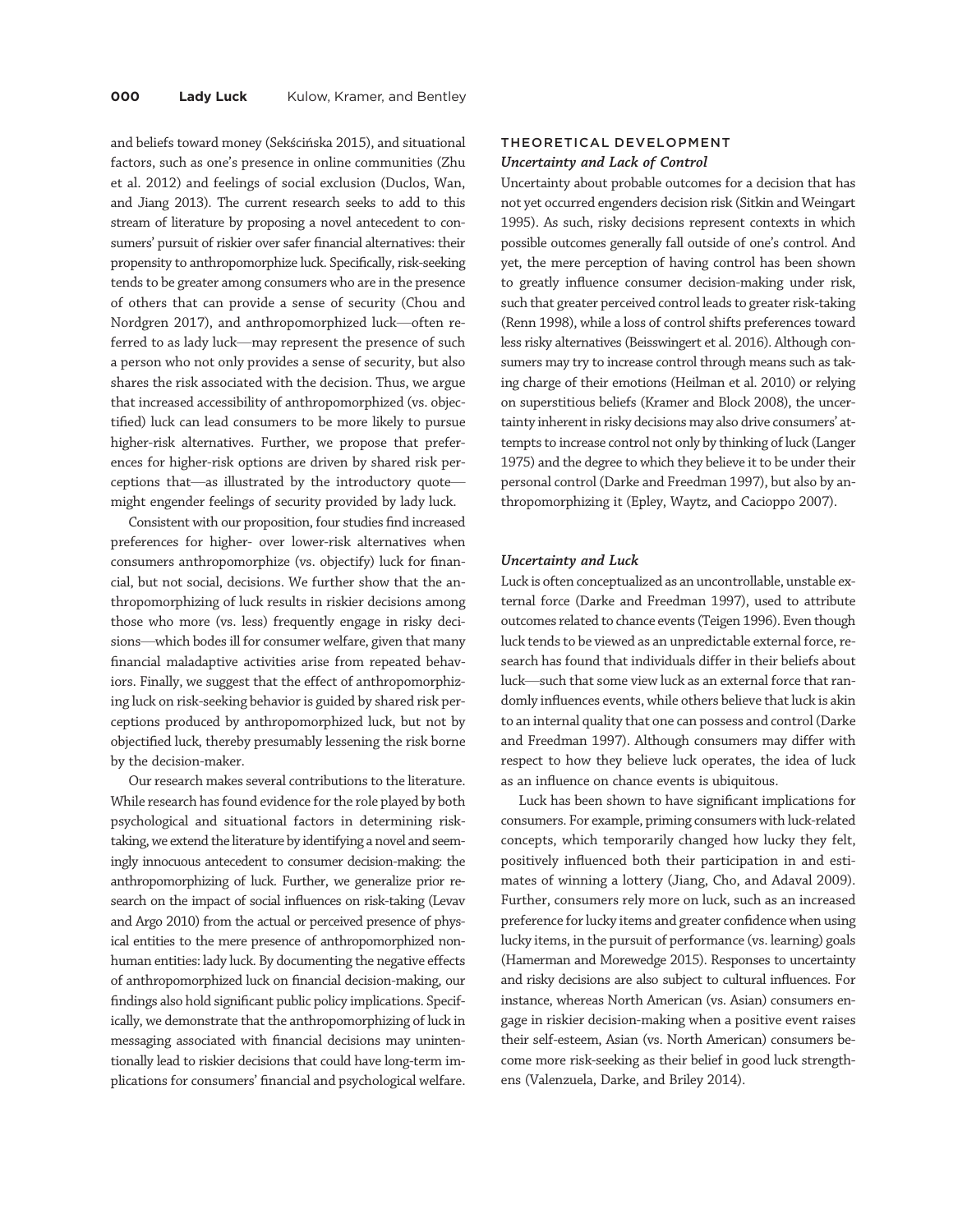Financial decisions and their chance outcomes are marked by a lack of control, which increases the likelihood that luck is brought to mind (Broncano-Berrocal 2019). Specifically, for luck to be evoked, decision outcomes must be personally relevant, unlikely, unpredictable, and fall outside of the individual's control (Coffman 2007)—all of which are often characteristics of financial decisions. The notion of consumers seeking to exert influence over randomly determined outcomes suggests that luck is evoked to provide an illusion of control—"an expectancy of a personal success probability inappropriately higher than the objective probability would warrant" (Langer 1975, 313). Two fundamental errors contribute to this illusion: people incorrectly believe that a chance event can be controlled and that they not only possess, but can effectively employ, the ability to influence its outcome. For instance, Langer (1975) observed that participants reported higher resale amounts for lottery tickets they chose themselves, compared to participants who were merely given lottery tickets. Similarly, Wohl and Enzle (2002) found that the majority (88%) of participants in a ping pong ball drawing for a \$20 gift certificate elected to pick their own ball, rather than being given one.

Thus, risky financial decisions often meet the criteria of when luck might be more readily accessible—they are likely to be viewed as highly personally relevant, with unpredictable and uncontrollable outcomes. Interestingly, the situational factors that lead to the evocation of luck to exert control also increase the likelihood of individuals' attempting to control or make sense of situations via anthropomorphism.

# Uncertainty and Anthropomorphism

In contexts marked by uncertainty, consumers not only resort to the invocation of luck (Langer 1975), but also to anthropomorphism (Kim and McGill 2011). Anthropomorphism refers to the ascribing of human characteristics, intentions, and behaviors to nonhuman entities (Epley et al. 2007), such as inanimate objects (Chandler and Schwarz 2010). Research has documented that consumers anthropomorphize as a means to achieve two types of goals (Epley et al. 2007)—social goals that reflect their need for social connection and belonging, or—importantly—effectance goals that indicate a desire to understand their environment, which can be achieved through gaining a sense of control over it (White 1959). For example, Epley and colleagues (2008) demonstrated that participants who had a high, as compared to low, desire for control were more likely to anthropomorphize a smaller dog whose actions were quick and unpredictable versus a larger, slower, and more predictable dog. Similarly, research in gambling con-

texts has shown that frequent gamblers are more likely to anthropomorphize slot machines (Riva, Sacchi, and Brambilla 2015). Further, consumers who feel powerful believe they can use that power to control anthropomorphized slot machines and experience lower levels of risk, thereby making them more likely to play the slot machines (Kim and McGill 2011). As we discuss next, consumers may also anthropomorphize luck itself, and such anthropomorphized luck can increase risk-seeking by providing a sense of security.

### Anthropomorphized Luck and Shared Risk

Consumers differ in their level of risk tolerance (Gibson, Michayluk, and Van de Venter 2013) and social factors can have a strong influence on risk preferences (Zhu et al. 2012; Duclos et al. 2013). In particular, the presence of other people has been shown to lead to an increase (i.e., the risky shift) in individuals' inclination to choose riskier options (Wallach, Kogan, and Bem 1962; Stoner 1968). Even the mere presence of others leads to riskier decision-making because other people can increase feelings of security (Chou and Nordgren 2017). The latter finding is consistent with the cushion hypothesis (Weber and Hsee 1998), which posits that individuals from a collectivistic (vs. individualistic) society are more likely to engage in riskier financial decision-making because of their network of others (i.e., friends, family, community) available to help if needed by providing a financial cushion. This sense of support from others, which includes membership in online communities, both real and imagined, has also been shown to increase consumers' choice of riskier financial options (Zhu et al. 2012).

Thus, the presence of others can increase feelings of security, consequently leading to riskier decisions. Importantly, anthropomorphized entities are often ascribed essential human characteristics, such as a human-like mind capable of rational thought (Gray, Gray, and Wegner 2007), and they also facilitate emotional bonding (Kim and McGill 2011) and produce cooperation (Kiesler and Goetz 2002). Thus, and consistent with Bixter and Luhmann (2014), it is possible that anthropomorphized entities may also create the perception that they share the risk present in a decision, akin to those produced by human entities. Therefore, we anticipate that anthropomorphized (vs. objectified) luck increases preference for higher-risk financial alternatives, and that this effect is guided by shared risk perceptions. Further, the effect of anthropomorphism on risk-taking should be observed for decisions to be made alone, but attenuated for shared decisions in which feelings of security can be provided by the presence of other people.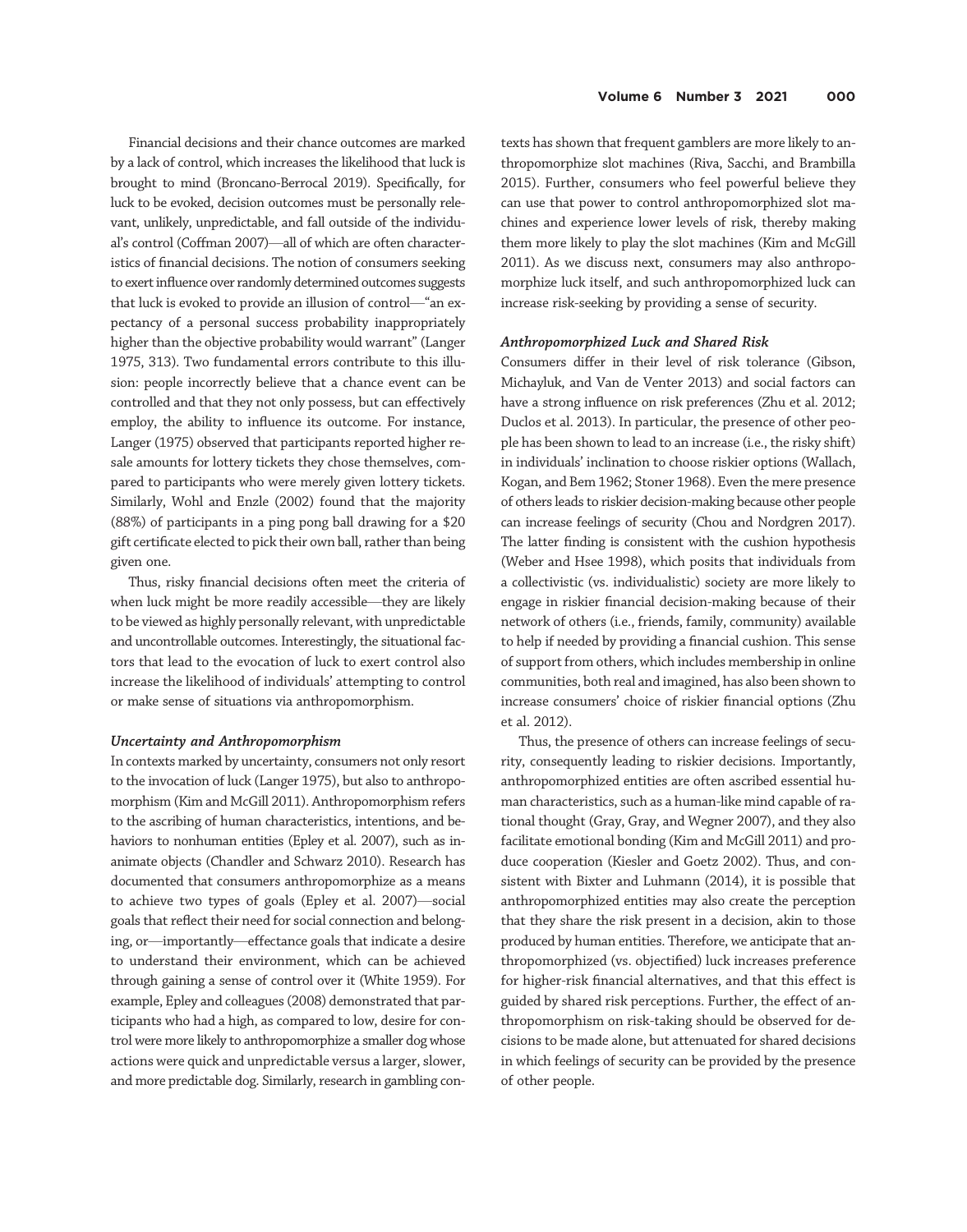We test our propositions in four studies. Data exclusions were based on a common set of screeners; namely, we removed participants who failed attention checks (see appendix; apps. 1–4 are available online) or whose responses were outliers  $(+/- 3 SD)$  with respect to time spent on the decision. We controlled for gender in our analyses given gender differences in risk-taking (Charness and Gneezy 2012).

# STUDY 1

The objectives of study 1 were threefold. First, to explore if some consumers spontaneously anthropomorphize luck, we measured consumers' propensity to anthropomorphize luck; subsequent studies manipulate this construct. Second, we sought to examine shared risk perceptions as the underlying driver of the effect. Third, we wanted to examine an alternative explanation based on differences in feelings of hopefulness (Darke and Freedman 1997) engendered by anthropomorphized versus objectified luck.

#### Method

One hundred and fifty MTurk panelists (49% male,  $M_{\text{age}} =$ 40.87,  $SD = 12.50$ ) completed an online study, which consisted of a one measured factor (i.e., consumers' propensity to anthropomorphize luck). Participants were informed that they would be asked to complete several unrelated studies, the first of which involved a financial risk decision (Duclos et al. 2013). They then read the following brief definition of financial capital:"Financial capital is defined as the amount of money that you have earned and at your disposal. Financial capital can be quantified in dollars, such that the more dollars you accrue, the more financial capital you possess." Next, they were asked to imagine that they had financial capital of \$100 but had the opportunity to potentially increase it through a lottery. After that, they were given two lottery options—Lottery A had an 80% chance of winning \$500 and a 20% chance of winning nothing (i.e., low-risk option), and Lottery B had a 20% chance of winning \$2,400 and an 80% chance of losing \$100 (i.e., high-risk option)—and were asked to indicate their relative lottery preference  $(1 =$  Lottery Option A,  $9 =$  Lottery Option B).

Next, we assessed shared risk perceptions with the following two items (1 = not at all, 9 = very much;  $r = .89$ ): "To what extent did you feel like the financial risk was shared with others;" and "To what extent did you feel like the financial risk was a shared responsibility." To examine an alternative explanation based on feelings of hopefulness, suggesting that anthropomorphized versus objectified luck renders consumers more hopeful and thereby changes their risk prefer-

ences, we also measured the extent to which participants felt hopeful (1 = not at all, 9 = very much). Finally, participants responded to five items adapted from Waytz, Cacioppo, and Epley (2010) that measured participants' propensity to anthropomorphize luck, which included items such as"To what extent does luck have intentions?" ( $0 =$  not at all,  $10 =$  very much;  $\alpha = .90$ ; see app. 1). Ten participants who failed an attention check, two participants whose time spent on the financial risk scenario exceeded three standard deviations from the mean  $(M = 33.96$  seconds), and one participant whose propensity to anthropomorphize luck score exceeded three standard deviations from the mean  $(M = 3.17)$  were excluded, resulting in a final sample of 137 participants.

### Results

We conducted a regression analysis, including gender as a covariate. As expected, regressing participants' propensity to anthropomorphize luck on relative risk preference while controlling for gender yielded a significant simple effect  $(b = .25, t = 3.81, p < .001)$ , such that greater likelihood of anthropomorphizing luck was positively associated with preference for the riskier option (i.e., Lottery B). To examine the mediating role of shared risk, we used Model 4 from PROCESS (Hayes 2013). Bootstrapping involving 10,000 resamples from the data revealed that the effect of participants' propensity to anthropomorphize luck on their relative financial risk preference was mediated by perceptions of shared risk ( $b = .05$ ,  $SE = .03$ ; 95% CI [.0018, .1295]). A follow-up analysis with the inclusion of hopefulness as a parallel mediator yielded only the mediating effect of perceptions of shared risk ( $b = .05$ , SE =  $.03$ ; 95% CI [.0023, .1322]), but not hopefulness ( $b = -.002$ , SE = .008, 95% CI  $[-.0238, .0091]$ .

# Discussion

As hypothesized, study 1 confirmed a positive association between consumers' propensity to anthropomorphize luck and greater financial risk-taking, and that such decisions are driven by shared risk perceptions. This result is consistent with our proposition that evoking the mere anthropomorphizing of a nonhuman entity (i.e., lady luck) increases risk-seeking by providing a sense of security in contexts with uncontrollable outcomes. Further support for this explanation would be provided if the anthropomorphizing of luck no longer shifted preferences to riskier alternatives as perceived control over the decision outcome increases. In particular, risky decisions are not confined to the financial domain—for example, consumers are often faced with decisions that involve social risk,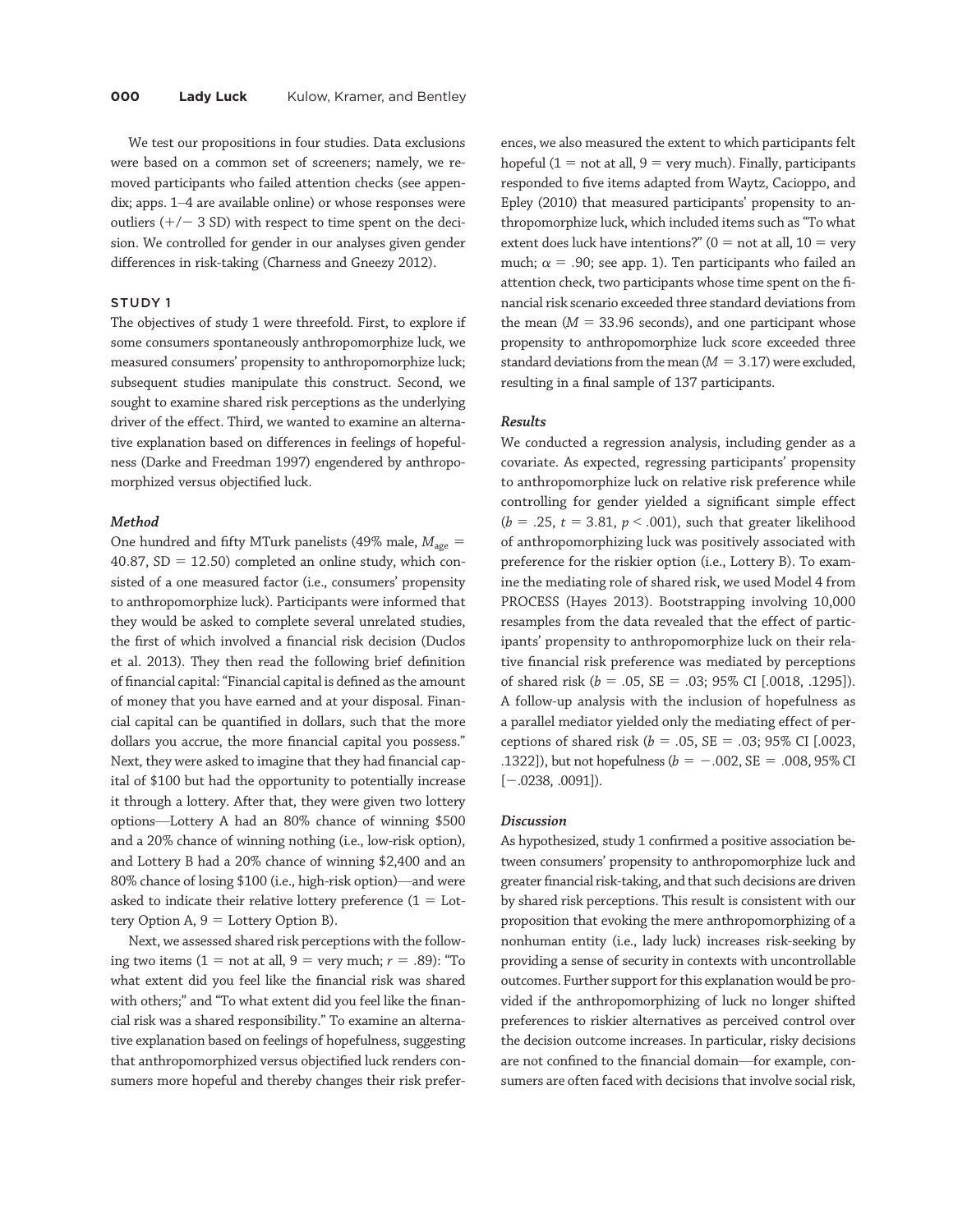such as those that can lead to social exclusion (Mandel 2003) or affect their social standing among peers or coworkers (Schultz and Moore 1986). However, in contrast to the financial domain in which outcomes are likely seen as determined by chance, consumers may perceive that they have more control over outcomes in the social domain and, therefore, feel less in need of the security provided by an anthropomorphized entity. Thus, our next study examines risk domain as a moderator to the effect of anthropomorphized luck on risky decision-making, such that the increased preference for risky alternatives when luck is anthropomorphized versus objectified should be observed for risks in the financial, but not social, domain.

# STUDY 2

# Method

One hundred and ninety-six Mturk panelists (41% male,  $M_{\text{age}} = 37.06$ , SD = 11.79 ) completed a study that consisted of a 2 (luck: objectified vs. anthropomorphized)  $\times$ 2 (risk domain: financial vs. social) between-subjects design. Participants were informed that they would complete an initial study to gauge writing ability; those in the anthropomorphized luck condition were asked to describe luck as if it had come to life, whereas their counterparts in the objectified luck condition simply were asked to describe luck (adapted from Aggarwal and McGill 2012; see app. 2a for a pretest of the manipulation).

In an ostensibly unrelated study, participants were then randomly assigned to make an investment decision in either the financial or social domain, which involved investing financial capital or social capital. Those in the financial risk condition were provided with a definition of financial capital as in study 1, whereas those in the social risk condition received the following definition of social capital: "Social capital is defined as the amount of goodwill, trust, and influence that you have earned and at your disposal, particularly in the workplace. Social capital can be quantified in points, such that the more points that you accrue, the more social capital you possess."

Participants were then presented with a risky decision adapted from Kupor, Liu, and Amir (2018). Those in the financial (social) risk condition read that they had up to \$100 (100 social capital points) to invest in a potential high-risk opportunity that had a 10% chance of success, but that could yield 20 times their investment. If the investment failed, however, they would lose the entire investment amount. We pretested the two scenarios with a separate sample of 103 Mturk participants (41% male,  $M_{\text{age}} = 38.63$ , SD = 12.54; see app. 2b). Results showed that perceived risk inherent in the

decision did not differ between the financial and social risk scenarios ( $M = 6.08$ , SD = 1.30 vs.  $M = 5.78$ , SD = 1.22;  $F(1, 100) = 1.40$ ,  $p = .24$ ); however, participants in the social risk condition felt they could control the decision's outcomes to a greater extent than those in the financial risk condition ( $M = 2.90$ , SD = 1.34 vs.  $M = 2.24$ , SD = 1.26;  $F(1, 100) = 6.65, p = .01$ .

Participants in the main study were then instructed to indicate the investment they wanted to make (0–100), followed by manipulation checks assessing the extent to which their investment involved financial risk and the extent to which their investment involved social risk  $(1 = not at all, 7 = very much)$ . Finally, they provided demographic information. Twelve participants who failed an attention check and three participants whose time spent on the financial risk scenario exceeded three standard deviations from the mean  $(M = 33.96$  seconds) were excluded, resulting in a final sample of 181 participants.

# Results

Analyses of the manipulation checks showed that our risk domain manipulation was successful (see app. 2d). Next, a two-way ANCOVA with investment decision as dependent variable, luck condition and risk domain as independent variables, and gender as covariate yielded a main effect of the gender covariate ( $F(1, 176 = 8.0, p = .005)$ , and more importantly, a significant luck  $\times$  risk domain interaction  $(F(1, 176) = 5.59, p = .02$ ; see fig. 1). In particular, and consistent with our expectations, within the financial risk condition, participants made riskier financial decisions following the evocation of anthropomorphized versus objectified luck ( $M = 43.63$ , SD = 30.25 vs.  $M = 33.42$ , SD = 27.0,



Figure 1. Study 2: Effect of risk domain on preference on investment amount as a function of luck type.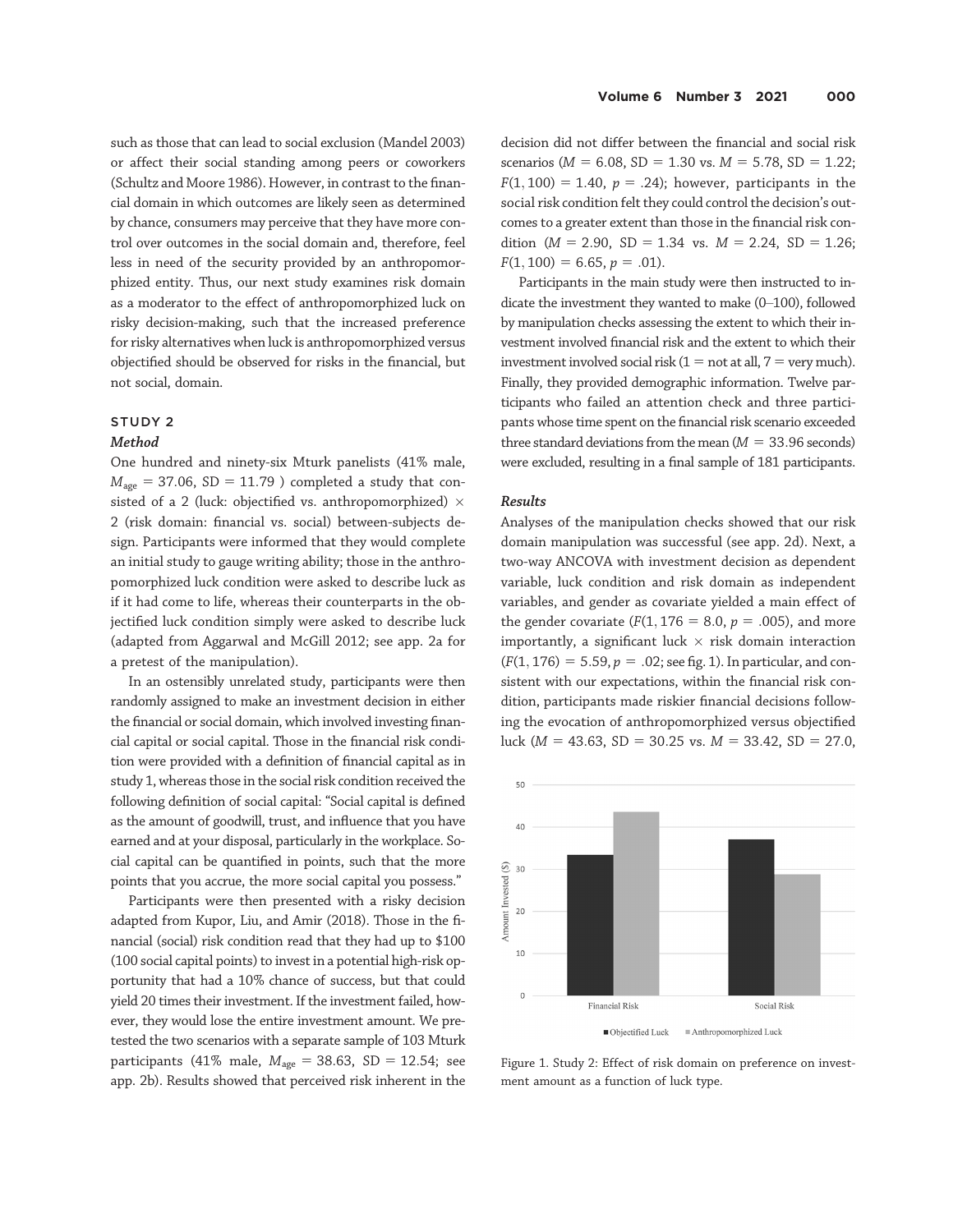respectively;  $F(1, 176) = 3.51$ ,  $p = .06$ ). On the other hand, participants in the objectified  $(M = 37.11, SD = 26.42)$ versus anthropomorphized ( $M = 28.83$ , SD = 20.63) luck condition made marginally greater social risk investments  $(F(1, 176) = 2.67, p = .10)$ . Further, and indicating that shared risk perceptions provided by anthropomorphized luck are domain-specific, participants in the evoked anthropomorphized luck condition risked significantly more financial than social capital ( $M = 43.63$ , SD = 30.25 vs.  $M = 28.83$ ,  $SD = 20.63$ , respectively;  $F(1, 176) = 7.11$ ,  $p = .008$ ). There were no differences in investment allocation in the objectified luck condition between the financial and social risk deci $sions (M = 33.42, SD = 27.01$  vs.  $M = 37.11, SD = 26.42$ , respectively;  $F(1, 176) = .49$ ,  $p = .49$ ).

# Discussion

Study 2 once again demonstrated that participants who evoked anthropomorphized versus objectified luck engaged in riskier financial decisions. On the other hand, and consistent with our theory, this effect was eliminated (i.e., marginally reversed) when making investments in a social context. Of course, even for decisions involving financial risk, relying on lady luck to share one's risk is unlikely to be uniform among consumers. Given that maladaptive behaviors related to financial risk, which include gambling and compulsive spending, are suggestive of actions that result from repeated, escalating occurrences (Black 2007), such continuous exposure likely heightens the need for an increased sense of control and security. Indeed, prior research has shown that frequent (vs. infrequent) gamblers displayed more irrational thinking toward gambling choices (Ladouceur et al. 1988) and demonstrated more superstitious beliefs related to winning and controlling chance outcomes (Moore and Ohtsuka 1999). Because of this positive relationship between the increased need for control and frequent gambling (Griffiths 1990), individuals who frequently engage in risky decisions should be more likely to employ anthropomorphized luck as a strategy that offers an illusion of control. Thus, we expect that the anthropomorphism of luck should have a greater effect for those who engage in risky decision-making more (vs. less) frequently.

# STUDY 3

#### Method

Four hundred and thirty-eight Mturk participants (52% male,  $M_{\text{age}} = 36.16$ , SD = 22.87) completed a study that consisted of one manipulated factor (luck: anthropomorphized vs. objectified vs. control) and one measured factor (frequency of

engaging in risky decisions, continuous). Similar to prior studies, participants were first introduced to a writing assessment that provided the cover story for the luck evocation manipulation, and were randomly assigned to one of three luck conditions, such that they either wrote about luck as a person (anthropomorphized condition), luck (objectify condition) or their typical day (control condition).

All participants were then shown a financial risk scenario. They were asked to imagine that they had \$100 and had been presented with an opportunity to increase their financial capital and could choose between the following two lottery options: Lottery A with an 80% chance of winning \$500 and a 20% chance of winning nothing (i.e., low-risk option) and Lottery B with a 20% chance of winning \$2,400 and an 80% chance of losing \$100 (i.e., high-risk option). Participants then indicated their relative preference between the two options on a nine-point bipolar scale ( $1 =$  Lottery A,  $9 =$  Lottery B). Finally, they reported how often they engage in risky decisions ( $1 =$  never,  $7 =$  very frequently) and demographic information. Fifty-one participants who failed an attention check embedded within the study, and three participants whose time spent on the financial risk scenario exceeded three standard deviations from the mean ( $M = 29.69$  seconds) were excluded, resulting in a final sample of 384 participants.

# Results

We conducted a regression with relative lottery preference as dependent variable, luck condition (coded as a multicategorical variable) and risk frequency and their interaction as independent variables, and gender as covariate. Following Hayes and Preacher (2014)'s suggestion regarding multicategorical independent variables, we created two dummy variables, X1 and X2, representing the objectified luck and the control conditions, respectively. Therefore, all conditions were retained in the initial analysis. The first contrast compared the anthropomorphized luck condition to the objectified luck condition. The second contrast compared the anthropomorphized luck condition to the control condition. Overall, we found a simple effect of frequency of engaging in risky decisions ( $b = .96$ ,  $t = 6.51, p < .001$ ), and simple effects of luck in the first contrast ( $b = -.51$ ,  $t = -1.92$ ,  $p = .056$ ) and second contrast  $(b = -.74, t = -2.78, p = .006)$ , and as hypothesized, a luck  $\times$  frequency interaction in both the first ( $b = -.42$ ,  $t = -2.21$ ,  $p = .03$ ; see fig. 2A) and second ( $b = -.56$ ,  $t =$  $-3.04$ ,  $p = .003$ ; see fig. 2B) contrasts.

Next, we conducted spotlight analyses  $(+/- 1$  SD from the mean  $[M = 3.58]$ ) at high and low levels of risk frequency.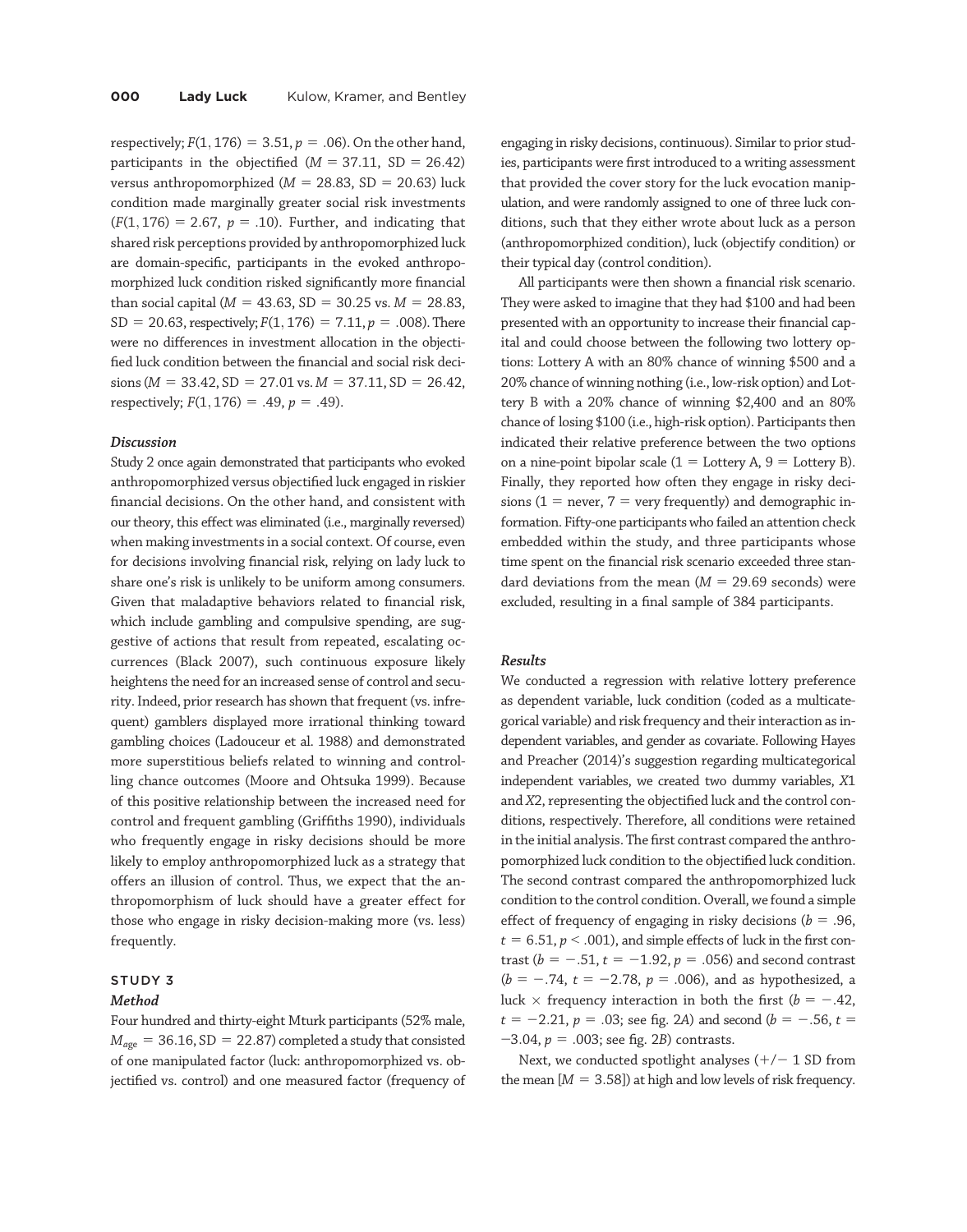

Figure 2. A, Study 3: Effect of frequency of engaging in risky decisions on preference for high financial risk option as a function of luck type. B, Study 3: Effect of frequency of engaging in risky decisions on preference for high financial risk option as a function of luck type.

Among participants who frequently engaged in risky decisions  $(+1 S_D)$ , those in the anthropomorphized luck condition indicated a greater preference for the high-risk lottery option ( $M = 4.56$ ) compared to those in either the objectified luck ( $M = 3.43$ ,  $b = -1.13$ ,  $t = -2.88$ ,  $p = .004$ ) or control ( $M = 2.99$ ,  $b = -1.57$ ,  $t = -4.19$ ,  $p < 0.001$ ) conditions. However, among participants who engage in risky decisions only infrequently  $(-1 S<sub>D</sub>)$ , there were no differences in relative lottery preference between the anthropomorphized luck condition ( $M = 1.73$ ) compared to those in the objectified luck condition ( $M = 1.83$ ,  $b = .10$ ,  $t = .27$ ,  $p =$ .79) or the control condition ( $M = 1.83$ ,  $b = .03$ ,  $t = .26$ ,  $p = .80$ ).

Additional analyses were conducted comparing the anthropomorphized luck condition to the objectified luck and control conditions separately. When examining the anthropomorphized versus objectified luck conditions, a floodlight analysis using Johnson-Neyman tests revealed a significant effect of evoked luck on relative lottery preference at frequency of risky decision scores greater than .10 ( $b_{\text{JN}} =$  $-.53$ , SE = .27,  $p = .05$ ). Participants who frequently engaged in risky decisions (above .10) reported a greater preference for the high-risk option when luck was anthropomorphized (vs. objectified). A second analysis examined the anthropomorphized and control conditions; the resulting floodlight analysis found a significant effect of luck on relative lottery preference at frequency of risky decision scores greater than  $-.39$  ( $b_{\text{JN}}$  =  $-.27$ , SE = .14, p = .05). Once again, participants who frequently engage in risky decisions (above  $-.39$ ) reported a greater preference for the high-risk option when luck was anthropomorphized (vs. control).

### Discussion

Results from study 3 provided evidence that while the anthropomorphizing of luck can lead to an increased preference for high-risk financial alternatives, its detrimental impact is more pronounced for individuals who frequently (vs. infrequently) engage in risky decision-making. Given that maladaptive financial behaviors often result from repeated decisions within a given domain, the increased deleterious impact on consumers' preferences for high-risk alternatives suggests that it can further contribute to such maladaptive behaviors. Our final study seeks to provide additional evidence of perceived risk-sharing provided by lady luck guiding the observed increase in high-risk choices by employing a mediation by moderation design (Spencer, Zanna, and Fong 2005). We expect to replicate the effect of anthropomorphism on risk-seeking in the absence of others who might provide feelings of shared risk, but not when the decision is made jointly with others who can share the risk inherent in the decision.

# STUDY 4

# Method

Two hundred and thirty-three undergraduate students (56% male,  $M_{age} = 20.56$ , SD = 3.48) from a large US university completed this study for course credit. The study consisted of two manipulated factors (luck: anthropomorphized vs. objectified; risk: individual vs. shared) and one measured factor (frequency of engaging in risky decisions, continuous). Participants were randomly assigned to a scenario that involved either an individual or shared risk (adapted from He, Inman, and Mittal 2008). Specifically, they were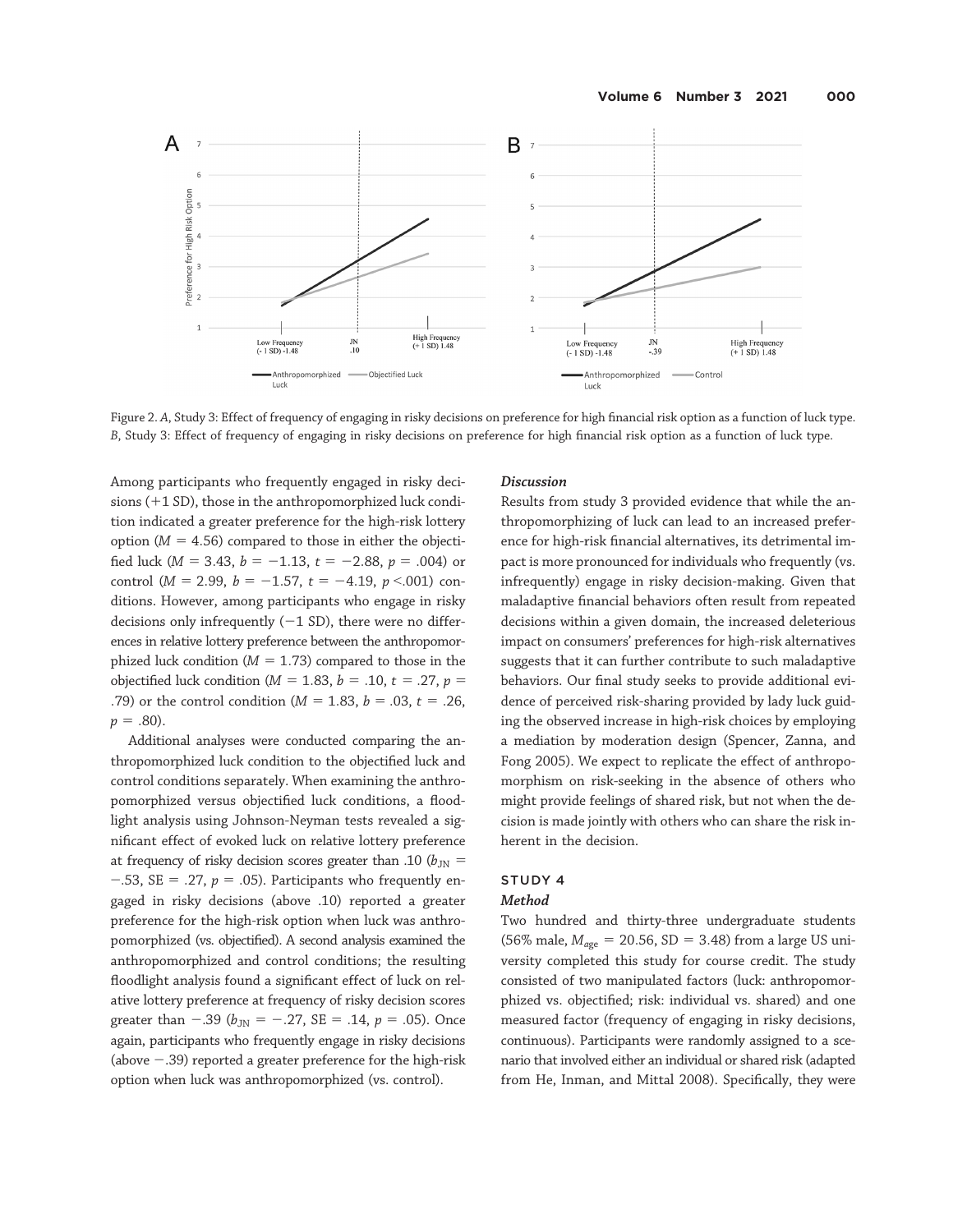asked to imagine that they had been working in corporate for the past five years since graduation, and while they enjoyed their career, they had always known that eventually they would like to be self-employed. As a result, they had been saving funds to eventually invest-and currently had \$5,000. Next, those in the individual risk condition were told that they had decided to invest in a local start-up business as a first step, whereas those in the shared risk condition were told that they and three friends from college had decided to invest in a local start-up business as a first step, together investing \$20,000. A pretest with 83 Mturk participants (46% male,  $M_{\text{age}} = 41.47$ ,  $SD = 12.55$ ; see app. 4a) revealed feeling more supported in the shared versus individual risk condition ( $M = 4.66$ ,  $SD = 1.08$  vs.  $M = 4.05$ ,  $SD = 1.50$ , respectively;  $F(1, 80) =$ 4.30,  $p = .04$  ). They also felt that risk was shared with others to a greater extent in the shared versus individual risk condition ( $M = 5.39$ , SD = 1.48 vs.  $M = 2.87$ , SD = 1.61, respectively;  $F(1, 80) = 53.55$ ,  $p < .001$ ).

Next, all participants in the main study were presented with two investment options. Option A had a 45% chance of earning a 16% return, a 10% chance of earning a 7% return, and a 45% chance of incurring a loss of 2%. Option B had a 100% chance of earning a 4% return. Then, participants randomly assigned to the anthropomorphized (objectified) luck condition were told to remember that lady luck (luck) was on their side. They next indicated their relative investment preference on a nine-item scale  $(1 =$  Option A,  $9 =$  Option B; reverse-coded), how often they engaged in risky decisions  $(1 =$  never,  $7 =$  frequently), and demographic information. Twenty-three participants failed an attention check and two

participants whose time spent on the financial risk scenario exceeded three standard deviations from the mean  $(M =$ 43:04 seconds) were excluded, resulting in a final sample of 208.

## Results

We conducted a regression analysis with investment preference as dependent variable, luck condition (objectified  $= 0$ , anthropomorphized = 1), risk condition (0 = individual, 1 = shared), frequency of risky decisions (mean-centered) and their interactions as independent variables, and gender as covariate. Analysis yielded a significant simple effect of frequency of risky decisions ( $b = .45$ ,  $t = 3.86$ ,  $p = .0002$ ). More critically, a significant interaction among the three independent variables emerged ( $b = -.94$ ,  $t = -2.02$ ,  $p = .04$ ).

To explore this three-way interaction, we tested for luck condition  $\times$  frequency of risky decision interactions in the individual and shared risk conditions separately (see fig. 3). Replicating our previous findings, a significant evoked luck  $\times$ frequency of risky decision interaction was detected when the financial risk was individual ( $b = .57$ ,  $t = 1.73$ ,  $p = .09$ ), but not when the financial risk was shared ( $b = -.36$ ,  $t = -1.11$ ,  $p = .27$ ). We conducted follow-up analyses in the individual risk condition that examined preferences within each luck condition. When luck was anthropomorphized, participants who frequently (vs. infrequently) engaged in risky decisions expressed greater preferences for the high-risk option ( $b = .87$ ,  $t = 3.78$ ,  $p = .0003$ ). However, in the objectified luck condition, frequency of engaging in risky decisions did not impact risk preferences ( $b = .30$ ,



Figure 3. A, Study 4: Effect of frequency of engaging in risky decisions on preference for high financial risk option as a function of luck type and individual risk. B, Study 4: Effect of frequency of engaging in risky decisions on preference for high financial risk option as a function of luck type and shared risk.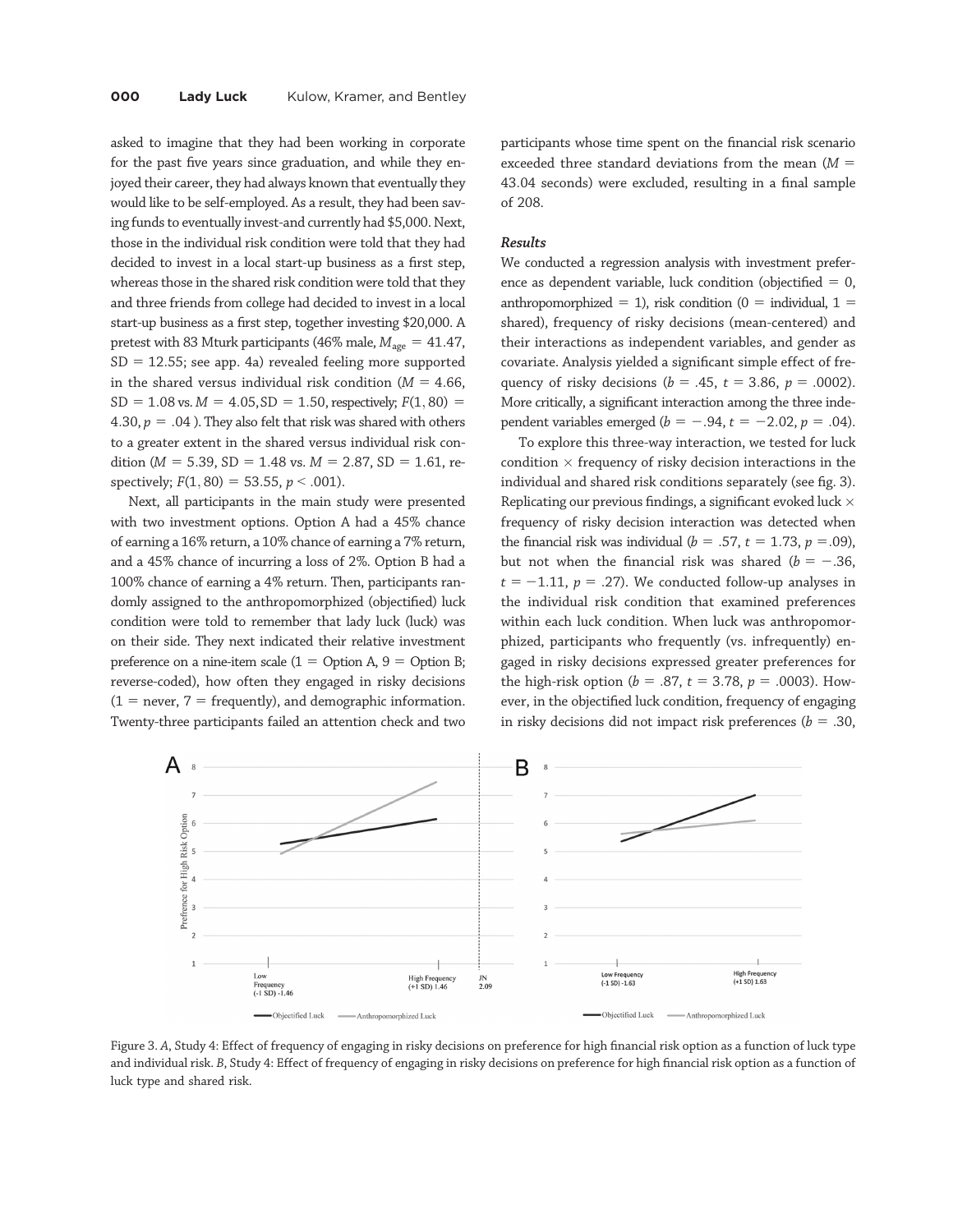$t = 1.28$ ,  $p = .21$ ). Floodlight analysis revealed a significant evoked luck effect on preference for the high-risk option at frequency of risky decision scores greater than 2.09 ( $b_{\text{JN}}$  = 1.67, SE = .84,  $p = .05$ ): those who frequently engaged in risky decisions reported a greater preference for the high-risk option when luck was anthropomorphized.

# GENERAL DISCUSSION

This research demonstrates that anthropomorphizing (vs. objectifying) luck may lead to a greater preference for highrisk financial alternatives, consistent with the proposition that anthropomorphized luck can engender shared risk perceptions. Given that many maladaptive consumer behaviors, such as compulsive shopping, emerge from repeated behaviors (Black 2007), we also identified a key moderator to this effect—frequency of risky decision-making. In particular, the anthropomorphizing of luck leads to greater selection of highrisk financial alternatives among consumers who more frequently engage in risky decision-making.

With an increased focus on consumer welfare, research investigating the antecedents of maladaptive consumption behaviors are becoming increasingly important. Our findings thus contribute to research involving risky financial decisionmaking by showing that consumers' propensity to select an option with more (vs. less) risk may be influenced by the attribution of human-like characteristics to luck. Further, we also add to a richer understanding of how social influences, characterized by the perceived presence of anthropomorphized entities, impact risk-taking decisions.

The current research holds significant public policy implications. From a consumer's financial welfare perspective, policy makers may consider requiring marketers to qualify references to anthropomorphized luck, particularly when consumers may be vulnerable to taking undue financial risks, such as in gambling establishments or when making investment decisions. For example, our research suggests that a sign in a casino insinuating that "Lady Luck is on Your Side" could lead gamblers to engage in higher-risk behaviors than a sign that simply suggests that "Luck is on Your Side" or one that says "Good Luck." Indeed, marketers have relied on lady luck to facilitate increased consumer participation in lotteries and gambles: there are Lady Luck scratch-off tickets, and Lady Luck slot machines and playing cards. Lady Luck was even the spokesperson for the Virginia State Lottery. Thus, consumer advocates may propose limiting the use of lady luck to prevent increased financial risk taking and other maladaptive consumer behaviors, especially in light of scratchoff lottery tickets being the most widespread form of gambling in the US (Barnes et al. 2011), which is extremely popular among lower SES consumers for whom financial losses could be devastating (Ariyabuddhiphongs 2011).

There are, of course, many instances when consumers might enhance their welfare by greater risk-seeking. For example, one of the reasons driving status quo bias (Samuelson and Zeckhauser 1988) is that sticking with the status quo alternative is perceived to be less risky than switching to another option, even if it provides relatively greater benefits. Thus, to encourage switching away from outdated brands or product models, unhealthy foods, initial health plans or retirement portfolios, marketers may invoke anthropomorphized luck, lowering the perceived risk inherent in making the switch, and nudge consumers to transition to alternative offerings.

Our findings provide numerous opportunities for future research. In particular, given the ubiquity of "Lady Luck" in the vernacular, we focused on the effect of anthropomorphizing luck itself on risky decision-making. However, future research might explore if anthropomorphizing tools employed as part of a risky financial transaction, such as stock versus bond trades made on anthropomorphized smartphones, tablets, or laptops, replicate the effect we documented. As well, it would be interesting to examine if anthropomorphizing other luck-related items, such as four-leaf clovers or horseshoes, also engenders perceptions of risk-sharing. Moreover, future research may consider other domains in which high-risk behaviors are prevalent, such as activities related to health risks. Finally, future research might make use of tools from neuroscience, such as electroencephalography (EEG) or functional magnetic resonance imaging (fMRI), to better understand risky decision-making and how these continued behaviors become maladaptive (Clithero, Karmakar, and Hsu 2021; Turel and Bechara 2021).

#### REFERENCES

- Aggarwal, Pankaj, and Ann L. McGill (2012),"When Brands Seem Human, Do Humans Act Like Brands? Automatic Behavioral Priming Effects of Brand Anthropomorphism," Journal of Consumer Research, 39 (2), 307–23.
- Ariyabuddhiphongs, Vanchai (2011), "Lottery Gambling: A Review," Journal of Gambling Studies, 27 (1), 15–33.
- Ashford, Kate (2016), "1 in 4 Americans Have PTSD-Like Symptoms from Financial Stress," Forbes, [https://www.forbes.com/sites/kateashford/2016](https://www.forbes.com/sites/kateashford/2016/04/22/financial-stress/#71cee29d2753) /04/22/fi[nancial-stress/#71cee29d2753](https://www.forbes.com/sites/kateashford/2016/04/22/financial-stress/#71cee29d2753).
- Barnes, Grace M., John W. Welte, Marie-Cecile O. Tidwell, and Joseph H. Hoffman (2011), "Gambling on the Lottery: Sociodemographic Correlates across the Lifespan," Journal of Gambling Studies, 27 (4), 575–86.
- Beisswingert, Birgit M., Keshun Zhang, Thomas Goetz, and Urs Fischbacher (2016), "Spillover Effects of Loss of Control on Risky Decision-Making," PloS One, 11 (3), e0150470.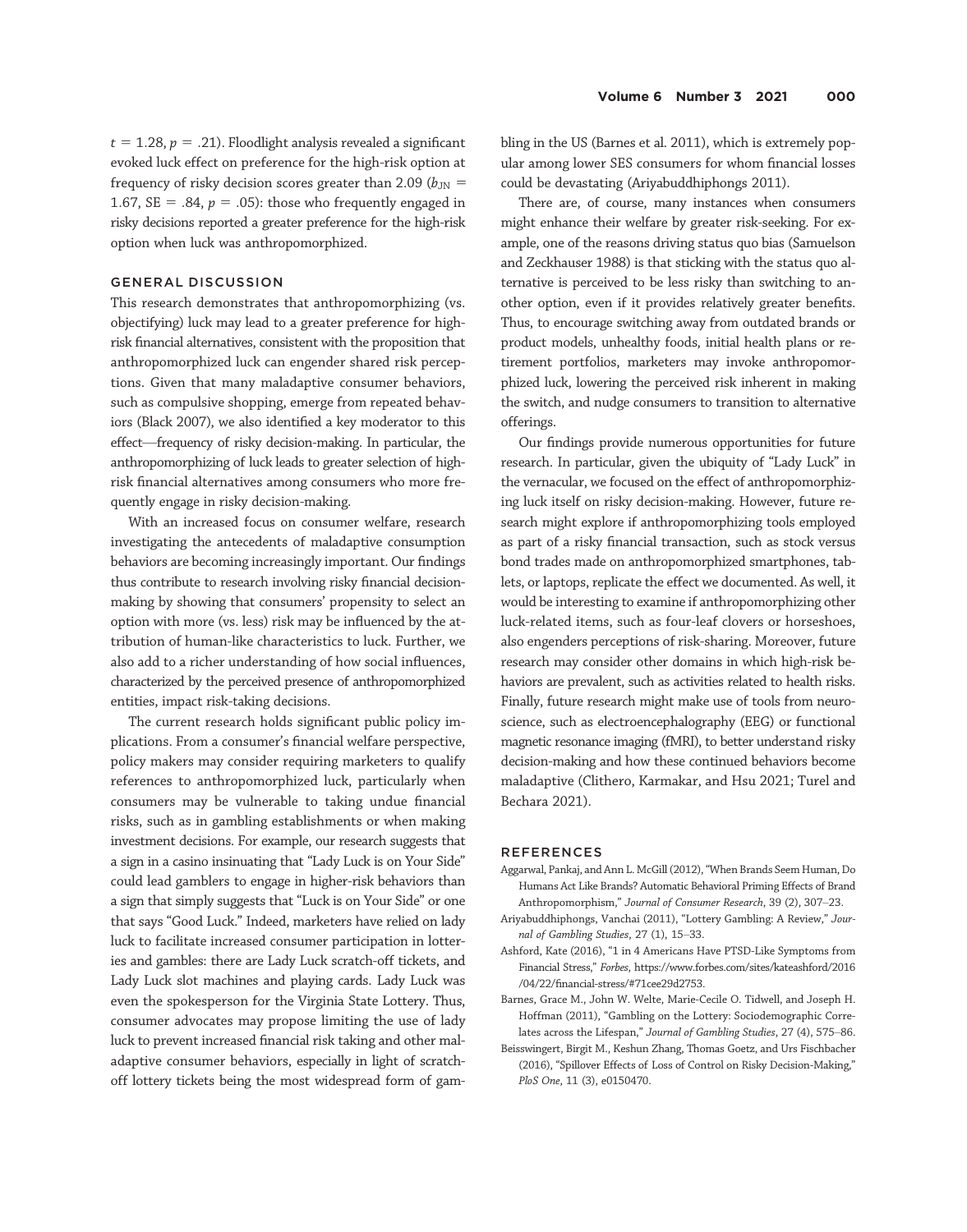## **000 Lady Luck** Kulow, Kramer, and Bentley

- Bixter, Michael T., and Christian C. Luhmann (2014), "Shared Losses Reduce Sensitivity to Risk: A Laboratory Study of Moral Hazard," Journal of Economic Psychology, 42, 63–73.
- Black, Donald W. (2007), "A Review of Compulsive Buying Disorder," World Psychiatry, 6, 14–18.
- Broncano-Berrocal, Fernando (2019), "Luck as Risk," in The Routledge Handbook of the Philosophy and Psychology of Luck, ed. Ian M. Church and Robert J. Hartman, New York: Routledge.
- Chandler, Jesse, and Norbert Schwarz (2010), "Use Does Not Wear Ragged the Fabric of Friendship: Thinking of Objects as Alive Makes People Less Willing to Replace Them," Journal of Consumer Psychology, 20 (2), 138–45.
- Chang, Sylvia S., Shailendra P. Jain, and Martin Reimann (2021),"The Role of Standards and Discrepancy Perfectionism in Maladaptive Consumption," Journal of the Association for Consumer Research, 6 (3), in this issue.
- Charness, Gary, and Uri Gneezy (2012), "Strong Evidence for Gender Differences in Risk Taking," Journal of Economic Behavior & Organization, 83 (1), 50–58.
- Cherkasova, Mariya V., Luke Clark, Jason JS Barton, Michael Schulzer, Mahsa Shafiee, Alan Kingstone, A. Jon Stoessl, and Catharine A. Winstanley (2018), "Win-Concurrent Sensory Cues Can Promote Riskier Choice," Journal of Neuroscience, 38 (48), 10362–70.
- Chou, Eileen Y., and Loran F. Nordgren (2017), "Safety in Numbers: Why the Mere Physical Presence of Others Affects Risk-Taking Behaviors," Journal of Behavioral Decision Making, 30 (3), 671–82.
- Clithero, John A., Uma R. Karmarkar, and Ming Hsu (2021), "Toward an Integrative Conceptualization of Maladaptive Consumer Behavior," Journal of the Association for Consumer Research, 6 (3), in this issue.
- Coffman, E. J (2007), "Thinking about Luck," Synthese, 158 (3), 385–98. Darke, Peter R., and Jonathan L. Freedman (1997), "The Belief in Good
- Luck Scale," Journal of Research in Personality, 31 (4), 486–511. Dingfelder, Sadie F. (2008), "Money Talks: Therapists and Researchers Address People's Unhealthy Relationships with Money," [https://www](https://www.apa.org/monitor/jan08/money)
- [.apa.org/monitor/jan08/money.](https://www.apa.org/monitor/jan08/money) Dittmar, Helga (2005), "Compulsive Buying—a Growing Concern? An Ex-
- amination of Gender, Age, and Endorsement of Materialistic Value as Predictors," British Journal of Psychology, 96 (4), 467–91.
- Duclos, Rod, Echo Wen Wan, and Yuwei Jiang (2013), "Show Me the Honey! Effects of Social Exclusion on Financial Risk-Taking," Journal of Consumer Research, 40 (1), 122–35.
- Epley, Nicholas, Adam Waytz, and John T. Cacioppo (2007), "On Seeing Human: A Three-Factor Theory of Anthropomorphism," Psychological Review, 114 (4), 864–86.
- (2008), "When We Need a Human: Motivational Determinants of Anthropomorphism," Social Cognition, 26 (2), 143–55.
- Gibson, R. J., David Michayluk, and Gerhard Van de Venter (2013), "Financial Risk Tolerance: An Analysis of Unexplored Factors," Financial Services Review, 22, 23–50.
- Gray, Heather M., Kurt Gray, and Daniel M. Wegner (2007), "Dimensions of Mind Perception," Science, 315 (5812), 619.
- Griffiths, Mark D. (1990), "The Acquisition, Development, and Maintenance of Fruit Machine Gambling in Adolescents," Journal of Gambling Studies, 6 (3), 193–204.
- Hamerman, Eric J., and Carey K. Morewedge (2015), "Reliance on Luck: Identifying Which Achievement Goals Elicit Superstitious Behavior," Personality and Social Psychology Bulletin, 41 (3), 323–35.
- Hayes, Andrew F. (2013), Introduction to Mediation, Moderation, and Conditional Process Analysis: A Regression-Based Approach, New York: Guilford Press.
- Hayes, Andrew F., and Kristopher J. Preacher (2014), "Statistical Mediation Analysis with a Multicategorical Independent Variable," British Journal of Mathematical and Statistical Psychology, 67 (3), 451–70.
- He, Xin, J. Jeffrey Inman, and Vikas Mittal (2008), "Gender Jeopardy in Financial Risk Taking," Journal of Marketing Research, 45 (4), 414–24.
- Heilman, Renata M., Liviu G. Crişan, Daniel Houser, Mircea Miclea, and Andrei C. Miu (2010), "Emotion Regulation and Decision Making under Risk and Uncertainty," Emotion, 10 (2), 257-65.
- Jiang, Yuwei, Angela Cho, and Rashmi Adaval (2009), "The Unique Consequences of Feeling Lucky: Implications for Consumer Behavior," Journal of Consumer Psychology, 19 (2), 171–84.
- Kiesler, Sara, and Jennifer Goetz (2002), "Mental Models of Robotic Assistants," CHI '02 Extended Abstracts on Human Factors in Computing Systems, April, 576–77.
- Kim, Sara, and Ann L. McGill (2011), "Gaming with Mr. Slot or Gaming the Slot Machine? Power, Anthropomorphism, and Risk Perception," Journal of Consumer Research, 38 (1), 94–107.
- Kramer, Thomas, and Lauren Block (2008), "Conscious and Nonconscious Components of Superstitious Beliefs in Judgment and Decision Making," Journal of Consumer Research, 34 (6), 783–93.
- Kupor, Daniella M., Wendy Liu, and On Amir (2018), "The Effect of an Interruption on Risk Decisions," Journal of Consumer Research, 44 (6), 1205–19.
- Ladouceur, Robert, Anne Gaboury, Michel Dumont, and Pierre Rochette (1988), "Gambling: Relationship between the Frequency of Wins and Irrational Thinking," Journal of Psychology, 122 (4), 409–14.
- Langer, Ellen J. (1975), "The Illusion of Control," Journal of Personality and Social Psychology, 32 (2), 311–28.
- Levav, Jonathan, and Jennifer J. Argo (2010), "Physical Contact and Financial Risk Taking," Psychological Science, 21 (6), 804–10.
- Mandel, Naomi (2003), "Shifting Selves and Decision Making: The Effects of Self-Construal Priming on Consumer Risk-Taking," Journal of Consumer Research, 30 (1), 30–40.
- Moore, Susan M., and Keis Ohtsuka (1999), "Beliefs about Control over Gambling among Young People, and Their Relation to Problem Gambling," Psychology of Addictive Behaviors, 13 (4), 339–47.
- O'Guinn, Thomas C., and Ronald J. Faber (1989), "Compulsive Buying: A Phenomenological Exploration," Journal of Consumer Research, 16 (2), 147–57.
- Passy, Jacob (2019), "Millions of Americans Are Just One Paycheck Away from Financial Disaster," Marketwatch (May 20), [https://www](https://www.marketwatch.com/story/half-of-americans-are-just-one-paycheck-away-from-financial-disaster-2019-05-16) [.marketwatch.com/story/half-of-americans-are-just-one-paycheck](https://www.marketwatch.com/story/half-of-americans-are-just-one-paycheck-away-from-financial-disaster-2019-05-16) -away-from-fi[nancial-disaster-2019-05-16](https://www.marketwatch.com/story/half-of-americans-are-just-one-paycheck-away-from-financial-disaster-2019-05-16).
- Renn, Ortwin (1998), "Three Decades of Risk Research: Accomplishments and New Challenges," Journal of Risk Research, 1 (1), 49–71.
- Richardson, Thomas, Peter Elliott, and Ronald Roberts (2013), "The Relationship between Personal Unsecured Debt and Mental and Physical Health: A Systematic Review and Meta-analysis," Clinical Psychology Review, 33 (8), 1148–62.
- Rifkin, Jacqueline R., and Jonah Berger (2021), "How Nonconsumption Can Turn Ordinary Items into Perceived Treasures," Journal of the Association for Consumer Research, 6 (3), in this issue.
- Riva, Paolo, Simona Sacchi, and Marco Brambilla (2015), "Humanizing Machines: Anthropomorphization of Slot Machines Increases Gambling," Journal of Experimental Psychology: Applied, 21 (4), 313-25.
- Samuelson, William, and Richard Zeckhauser (1988), "Status Quo Bias in Decision Making," Journal of Risk and Uncertainty, 1 (1), 7–59.
- Scherhorn, Gerhard, Lucia A. Reisch, and Gerhard Raab (1990), "Addictive Buying in West Germany: An Empirical Study," Journal of Consumer Policy, 13 (4), 355–87.